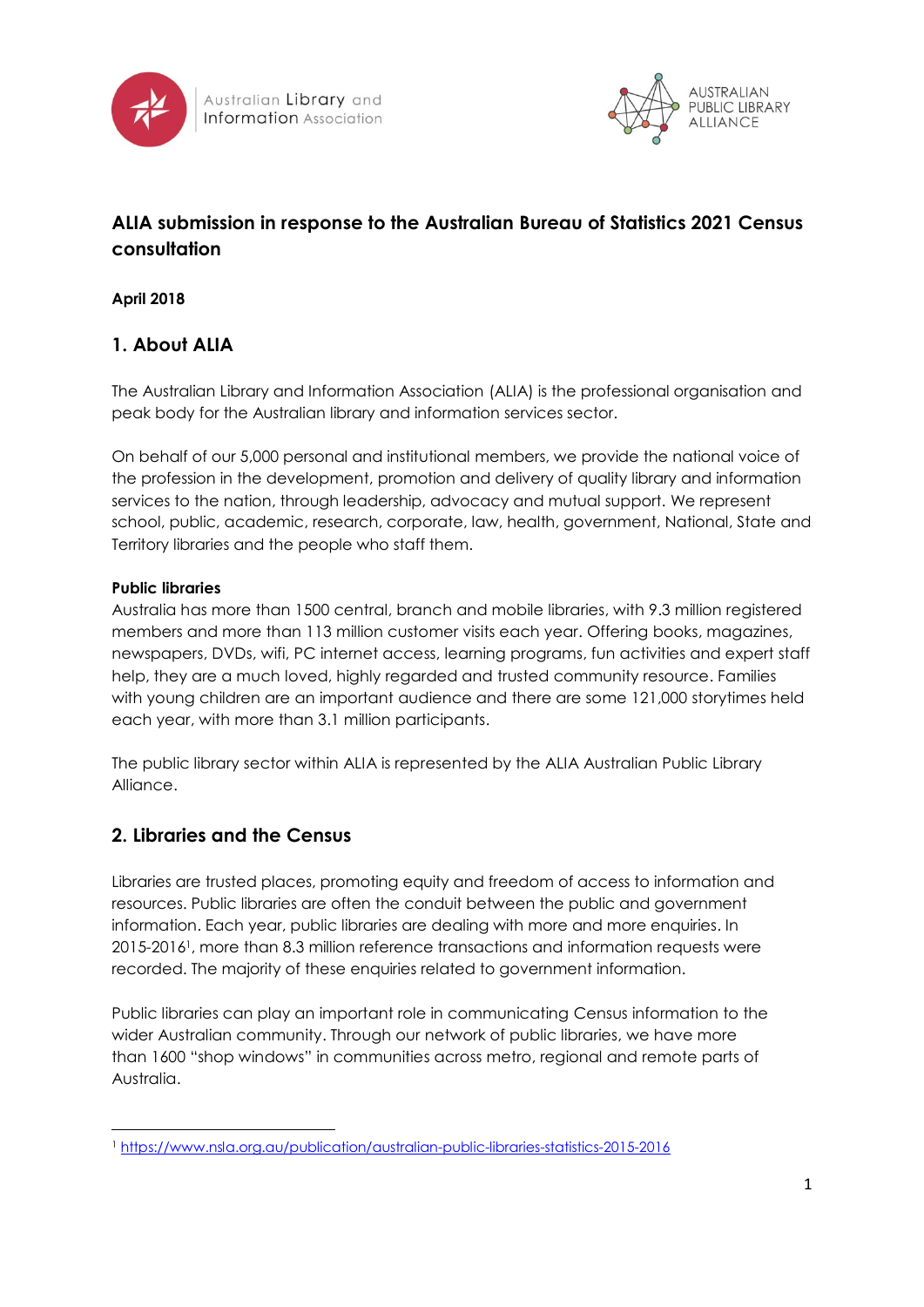This opportunity was recognised in 2016, for example, by the ABS in Tasmania:

*In 2016, the Australian Bureau of Statistics partnered with LINC Tasmania to make the 2016 Census more accessible to those with low literacy or barriers to online access. The extensive network of LINCs (libraries) were places where Tasmanians could find help accessing the Census online or in paper form, or for additional support including literacy. The partnership demonstrated the library's role in promoting social inclusion and enabling and supporting digital citizenship in an increasingly digital world, while generating higher quality Census data for Tasmania.*

## **3. Libraries and digital inclusion**

According to 2015 figures from Telstra2, one in five Australians was not online; four in 10 of the lowest income households in Australia were not connected to the internet, and of people aged 65 or more, only 46% were internet users. While these figures have improved, it still means that a significant proportion of the population is digitally excluded.

Over the last 20 years, public libraries have increased their role in the digital space, enhancing people's online experiences, helping people connect to this new virtual world, and providing a safety net for those who are in danger of being left behind, particularly in terms of the ability to access government information.

Public libraries provide:

1

- Support for safe online experiences
- High speed broadband internet connection in a safe, friendly community space.
- PC terminals, tablets and other devices (including technology petting zoos)<sup>3</sup>
- Spaces for exploring innovative digital technologies
- Training and informal help for people to develop digital literacy skills
- Relevant and engaging content.

On behalf of libraries, ALIA became one of the first members of the Australian Digital Inclusion Alliance when it launched in August 2017.

The Australian Government has recognised the challenges of equity of access to information and services delivered online, and efforts are being made through libraries to address disadvantage and target groups who are less likely to be digitally engaged. Two examples are:

*Be Connected is a substantial initiative designed to promote digital literacy for older Australians. ALIA is working with the Department of Social Services, the* 

<sup>2</sup> <http://digitalinclusionindex.org.au/the-index-report/the-discussion-paper/>

<sup>3</sup> Australia's 1486 central, branch and mobile libraries (2015-2016 figures) provide 12,806 devices with internet connection.